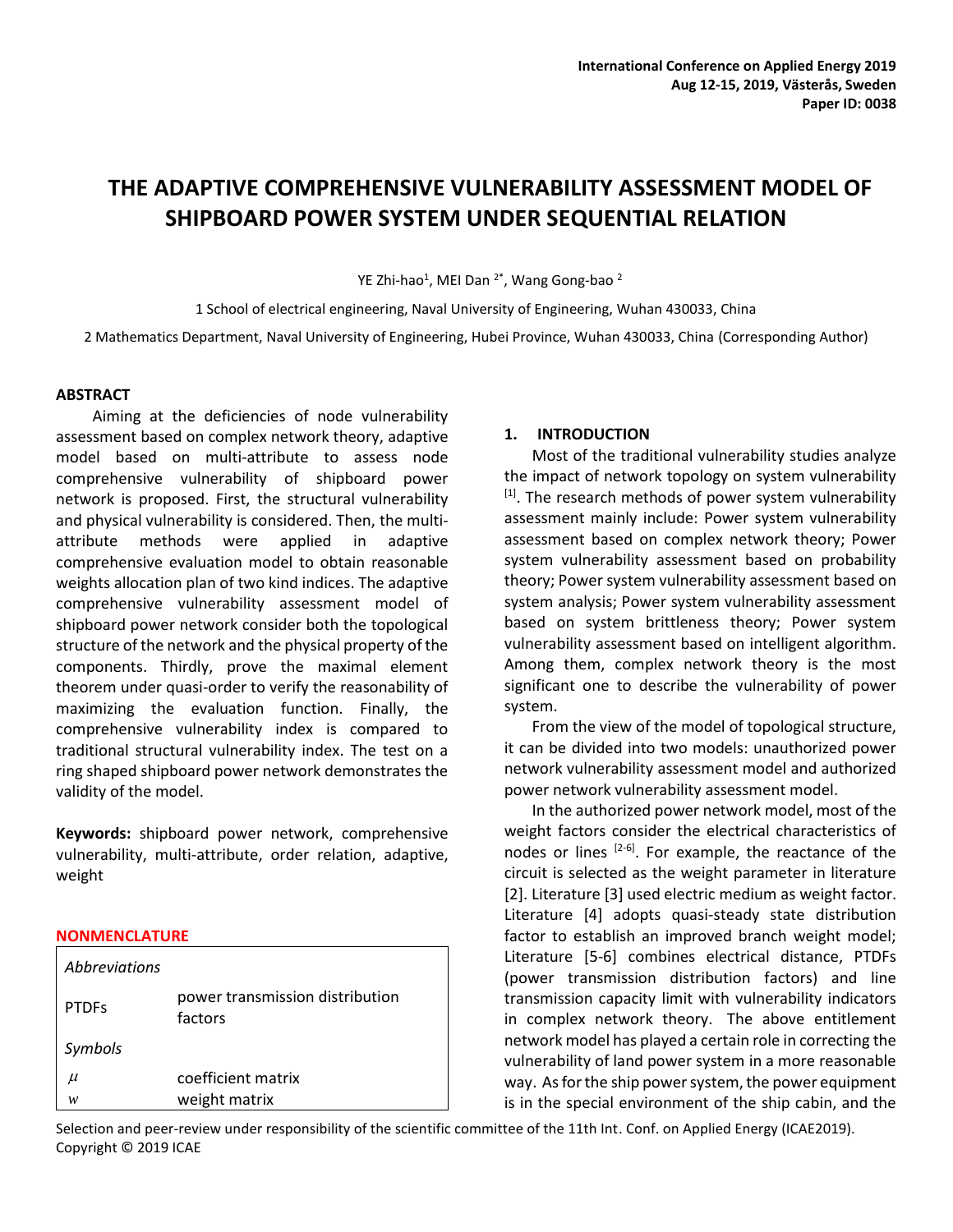influence of the inherent reliability factors of the equipment components on the vulnerability of the whole power system is also worthy of attention. Therefore, in addition to the influence factors of topology, the reliability of equipment in the ship power system also affects the vulnerability of the whole network.

In literature [7], the reliability parameters of power system components are taken into consideration when evaluating the vulnerability degree of power system, but the unit parameter vulnerability strength proposed in this paper is only the product of simple reliability weight and medium. Literature [8] proposed a method for identifying weak links based on operational reliability.

Although the influence of reliability on the structural vulnerability of power systems has been considered in the above literatures, the reasonable and effective superposition of these two types of characteristics has not been deeply studied. Literature [9] identified the vulnerability of nodes in complex power systems by using utility risk entropy. Literature [10] proposed a fuzzy comprehensive evaluation method of power grid node vulnerability based on utility risk entropy weight.

The comprehensive assessment of power system vulnerability needs to collect a number of index information reflecting the power system performance to obtain a comprehensive index. However, there may be conflicts between different types of indicators, which may lead to inconsistent conclusions of evaluation results under different indicators. Therefore, it is the key point of comprehensive assessment of power system vulnerability to determine the weight of each evaluation index reasonably and objectively. In this paper the vulnerability assessment index set of warship power system is formed by considering the network topology and component reliability. On this basis, this paper focuses on how to rationally and objectively obtain the weight distribution scheme of the two types of indicators, and proposes an adaptive comprehensive weight acquisition optimization model for the warship power grid through the combination of different weighting methods using the multi-attribute decisionmaking method, so as to realize the comprehensive identification of the weak links of the warship power system. The proposed model is verified by an example of a ring ship power system network.

### **2. METHODS**

### *2.1 Analysis of the interaction between indicators*

As shown in figure 1, this is a simple network topology connection diagram. For node 10 in the

network, its degree value is 6 from the position information and connection mode of the node in the network. It is the node that has the most connection relationship with other nodes in the network, and is also the most important node in the network, namely the vulnerable node. However, from the perspective of system science analysis, the removal of node 10 from the network does not have a great impact on the connectivity level of the network, and it has the same impact on the connectivity level after the removal of other nodes. According to the scale of the maximum connected subgraph, node 10 is not the most vulnerable node in the network.



Fig.1 Sketch map of network

Therefore, degree and betweenness are important indexes of nodes in social network analysis. As a node vulnerability index in the system science analysis method, the maximum connected subgraph has an impact on the comprehensive identification of vulnerable links in the power grid. And these two kinds of indicators are measured from the connection relation and position structure of nodes in the network, which is the embodiment of network topology.

On the other hand, compared with the land power grid, the ship power network has its own characteristics, which is composed of a series of electrical equipment (power supply, load, etc.) through circuit breakers and connecting cables to achieve correlation and thus form a whole. If the reliability index of the equipment is very poor and the failure rate is very high, the node of the equipment will become a weak link in the system due to frequent failures, which will lead to the failure of the network. There is a connection path between the nodes of the ship power grid, and the fault of the node will lead to the failure of the connection path. Whether the connection path is effective and reliable -- that is, the influence of the accessibility of the connection path on the vulnerability cannot be ignored. It is necessary to calculate the vulnerability index based on the influence of superposition node equipment reliability in order to make the reflected vulnerability level of power network closer to the actual operation.

*2.2 Adaptive comprehensive weight acquisition method*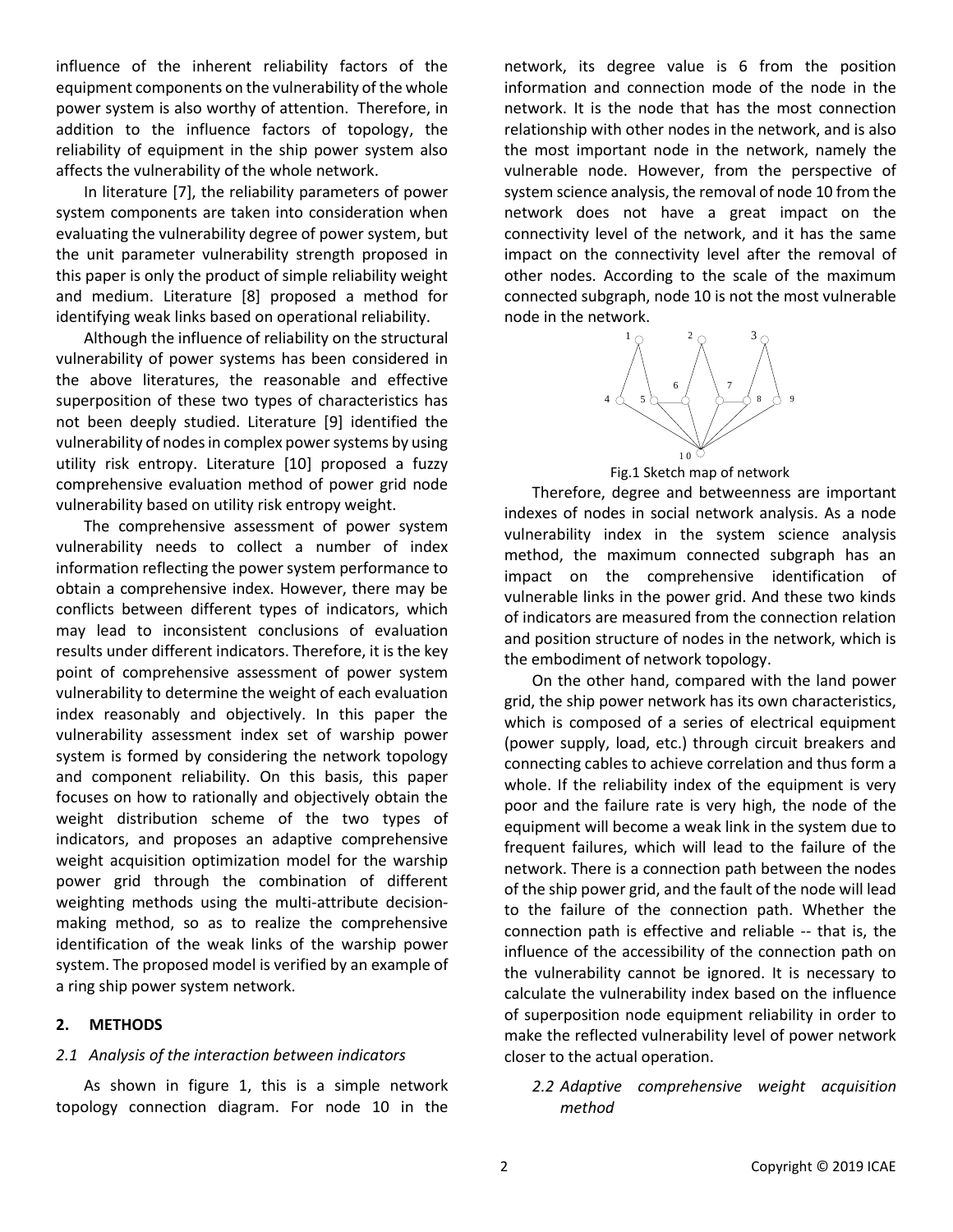In this paper, a set of comprehensive vulnerability assessment indexes for shipboard power network nodes is formed from the aspects of network topology and component reliability. Taking the vulnerability degree of each node of the ship power network as the evaluation object, four kinds of indexes are considered in the comprehensive vulnerability evaluation index of the ship power network node: degree, betweenness, maximum connection sub-diagram scale and reliability. Then the comprehensive vulnerability assessment index *Wi*

$$
(i = 1, 2, \dots, m)
$$
 of the node *i* can be expressed as:

$$
W_{i} = (w_{1}, w_{2}, w_{3}, w_{4}) \cdot \begin{pmatrix} W_{1i} \\ W_{2i} \\ W_{3i} \\ W_{4i} \end{pmatrix}
$$
  
=  $w_{1} \cdot W_{1i} + w_{2} \cdot W_{2i} + w_{3} \cdot W_{3i} + w_{4} \cdot W_{4i}$  (1)

Where,  $W_{1i}$  is the degree index of the node *i*;  $W_{2i}$  is the betweenness index of the first node  $i$ ;  $W_{3i}$  is the index of the maximum connected sub-graph scale of the node  $i$ ;  $W_{4i}$  is the reliability index of the fourth node  $i$ .

There are many methods to determine the weight of indicators, and different weighting methods give different weight allocation schemes. The quality of the weight allocation scheme can be determined by multiattribute decision making. Multi-attribute decision making is also known as multi-objective decision making of finite schemes. Its essence is to sort finite alternatives in a certain way by using existing decision information, and the scheme with higher ranking is better than the scheme with lower ranking.

Consider a decision problem with m schemes and n attributes. In order to sort the schemes in the scheme set, a preference structure *(P, I, R)* on the scheme set *X* is established. P means superior; I means no difference and; R means incommensurable.

Definition 1: Additive method with rank *r*: if there are

$$
r \text{ real valued functions } V_i(x_i) = \sum_{j=1}^n \omega_j V_{ij}(f_j(x_i), f_j(X)) ,
$$

 $x_i \in X, l = 1, 2, ..., r$  , so that for any two schemes  $x_i, x_k \in X$ :

$$
\begin{cases} x_i P x_k, & V_l(x_i) > V_l(x_k) \\ x_i I x_k, & V_l(x_i) = V_l(x_k) \\ x_i R x_k, & \text{, others} \end{cases} \tag{2}
$$

 The method is called additive method with rank r, and  $V_l(x_i)$  is the *l* evaluation function of scheme  $x_i$ .

The vulnerability of the nodes of the ship power network is taken as the evaluation object and each vulnerability evaluation index of the nodes is taken as its attribute. Then *m* evaluation objects and the decision

matrix of *n* indicators is  $R = (r_{ij})_{m \times n}$ .

If there are *v* kinds weighting methods,  $w_{kj}$ ,  $(k = 1, 2, ..., v)$  *represents the weight of the index j* obtained by the weighting method *k*, then the weight matrix is:

$$
w = \begin{pmatrix} w_{11} & w_{12} & \cdots & w_{1n} \\ w_{21} & w_{22} & \cdots & w_{2n} \\ \vdots & \vdots & \ddots & \vdots \\ w_{v1} & w_{v2} & \cdots & w_{vn} \end{pmatrix}
$$
 (3)

Synthesize *v* kinds weighting methods, set  $\mu_{kj} \in [0,1], (k = 1,2,...v; j = 1,2,...,n)$  as the participation coefficient, then the participation coefficient matrix  $\mu$  is:

$$
\mu = \begin{pmatrix} \mu_{11} & \mu_{12} & \cdots & \mu_{1n} \\ \mu_{21} & \mu_{22} & \cdots & \mu_{2n} \\ \vdots & \vdots & \ddots & \vdots \\ \mu_{v1} & \mu_{v2} & \cdots & \mu_{vn} \end{pmatrix}
$$
 (4)

The comprehensive weight of the *j*th index  $w_{\scriptscriptstyle{S}j}$  :

$$
w_{sj} = \sum_{k=1}^{v} \mu_{kj} w_{kj} \tag{5}
$$

The participation coefficient  $\mu_{kj}$  of each index in formula (5) is the key to obtain a reasonable comprehensive weight. By establishing a preference structure on the scheme set, the multi-attribute decision making method can sort the schemes in the scheme set. The top ranked option is better than the bottom ranked option. In order to make the comprehensive weight scheme ranking better than other schemes, the following adaptive comprehensive weight optimization model can be established by using the multi-attribute decisionmaking method:

 $max U(x)$ 

$$
s.t. \begin{cases} 0 \le \mu_{kj} \le 1, k = 1, 2, ..., v; j = 1, 2, ..., n \\ \sum_{j=1}^{n} \left[ \sum_{k=1}^{v} \mu_{kj} w_{kj} \right] = 1 \\ \sum_{k=1}^{v} \mu_{kj} = 1 \end{cases} \tag{6}
$$

Where, the objective function  $V_i(x_i)$  is the evaluation function of the *i*th scheme in the multiattribute evaluation method. If the weighted sum method is used, then  $V_l(x_i) = \sum_{j=1}^n \omega_j w_{ij}$  . Where  $\omega_j$  is the initial weight of each index;  $w_{ij}$  represents the weight of the *j*th index obtained by the *i*th weighting method.  $\sum_{j=1}^N w_j w_{ij}$  $V(x) = \sum \omega w$ Ξ,  $=\sum$ 

In the constraint condition, each participation coefficient in the participation coefficient matrix  $\mu$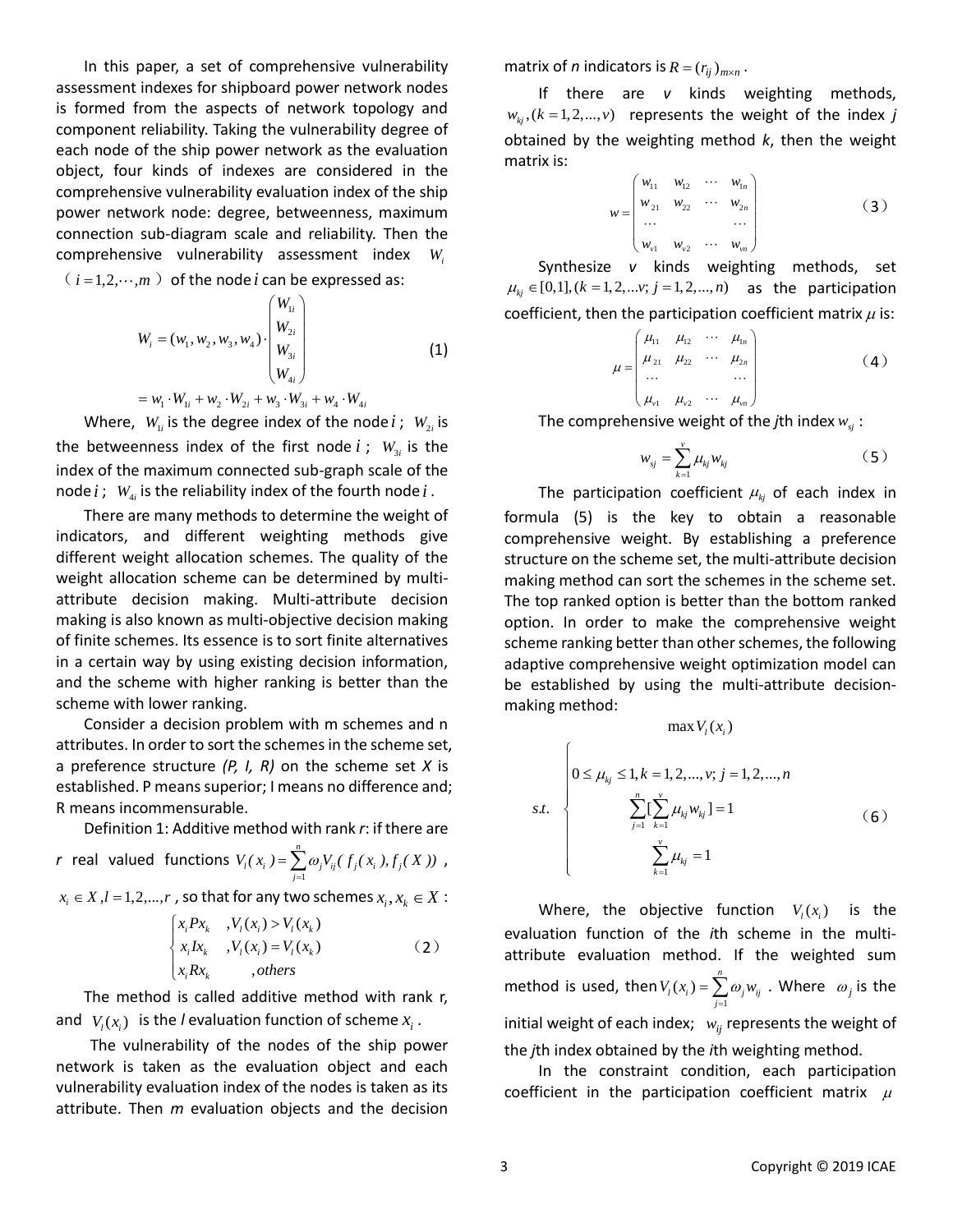satisfies  $\mu_{kj} \in [0,1]$ ; and  $\sum_{k=1}^{\infty} \mu_{kj} w_{kj}$  is the comprehensive weight of the *j*th index, according to the normalization, the sum of the comprehensive weight of n indicators is 1, i.e  $\sum_{j=1}^{n} \sum_{k=1}^{n} \mu_{kj} w_{kj}$ ]=1; the sum of the participation coefficients of *v* kinds weighting methods for each index is 1, i.e  $\sum_{k=1}^{\infty} \mu_{kj} = 1$ ,  $j = 1, 2, \dots, n$ . *v*  $\sum_{k=1}$   $\mu_{\scriptscriptstyle kj}$   $w_{\scriptscriptstyle kj}$  $\sum_{i=1}^{n} \left[ \sum_{i=1}^{v} \mu_{ki} w_{ki} \right] = 1$  $\sum_{j=1}^{\infty} \sum_{k=1}^{\infty} \mu_{kj} \nu_{kj}$  $\mu_{ki}$ *w*  $\sum_{j=1}^N [\sum_{k=1}^L \mu_{kj} w_{kj}] =$  $\sum^{\nu}$   $\mu_{\nu} = 1$  $\sum_{k=1}^{\infty} \mu_{kj} = 1$ ,  $j = 1, 2, \dots, n$ 

By solving the above optimization model, the comprehensive weight of each index can be obtained, and the comprehensive vulnerability assessment index of each node can be obtained by using the comprehensive  $weightW_i$ :

$$
W_i = \sum_{j=1}^{n} w_{sj} b_{ij} \tag{7}
$$

 $b_{i}$  is the degree index after normalization of the ith node;  $b_{i2}$  is the median index after normalization of the ith node.  $b_{i3}$  is the scale index of the largest connected subgraph after the normalization of the *i*th node.  $b_{i4}$  is the normalized reliability index of the *i*th node. As  $b_{ij}$  in the comprehensive vulnerability assessment index is the result after normalization, the index value of node comprehensive vulnerability assessment meets the requirement  $W_i \in [0,1]$  .The change of  $W_i$  from 0 to 1 reflects the change of node vulnerability from low to high. The vulnerability degree of the nodes can be quantitatively reflected by the comprehensive vulnerability assessment index of the nodes, so as to realize the comprehensive identification of the weak links in the ship power network.

### **3. THEORY**

The core idea of the adaptive comprehensive weight acquisition optimization model proposed in section 2.2 is to maximize the evaluation function under certain constraints by means of combination weighting. From the perspective of multi-attribute decision making, the value of the evaluation function can represent the preference structure  $(P, I, R)$  on the scheme set  $X$ , and the preference relationship provides a theoretical basis for the "priority" ordering of schemes in the scheme set. The preference structure  $(P, I, R)$  mentioned in this paper is a kind of quasi-order relation. If there are maximal elements in the quasi-order meaning, it is reasonable to obtain the objective of the optimization model - evaluation function to reach the maximum by the adaptive comprehensive weight proposed in section 2.2

from the perspective of completeness.

In nonlinear functional theory, Zorn lemma is a very important order theorem [11]:

The lemma of zorn discusses the maximum element problem under the semi - order relation. Literature [12] proved the lemma of zorn in the sense of quasi-order: Each complete preferred subset *M* of non-empty quasiordered set *X* has an upper bound in *X*, so *X* has maximal elements. From this lemma, we can obtain theorem 1:

**Theorem 1**: If  $(X, \prec)$  is a quasi-ordered set, and:

(1) If the sequence  $\{x_n\}$  in *X* that satisfies  $x_1 \prec x_2 \prec \cdots x_n \prec \cdots$  is a compact set;

(2) *X* satisfies upper pseudo-separable. Then there must be some maximal element in *X*.

**Proof:** if *M* is set as the complete preference subset in *X*, then by the Zorn Lemma in the sense of quasi-order, it is only necessary to prove that *M* has an upper bound in *X*.

According to the condition (2), X satisfies upper pseudo-divisible, and there exists countable set:  ${x_n} \subset M$ ,  $s.t.\forall x \in M$  and  $x \neq \sup M$ ,  $x_{n_0}$  exists in  ${x_n}$ satisfy:  $x \lt x_{n_0}$ .

Construct the sequence  $\{z_n\}$  as follows:  $z_1 = x_1$ , *z <sup>x</sup> <sup>x</sup>* <sup>2</sup> 1 2 max{ , } , , *<sup>n</sup> <sup>n</sup>* max{ , , , }, <sup>1</sup> <sup>2</sup> *<sup>z</sup> <sup>x</sup> <sup>x</sup> <sup>x</sup>* . Obviously,  $\{z_n\} \subset \{x_n\} \subset M$  , and  $z_1 \prec z_2 \prec \cdots \prec z_n \prec \cdots$ 

Note that,  $x_n \prec z_n, n = 1, 2, \cdots$ .

According to the condition (1),  $\{z_n\}$  is a compact sequence, it can be known that: $\{z_{n_i}\}$  exists in $\{z_n\}$  and

 $z^* \in X$  , such that  $z_{n_i} \to z^*$  .

Since  $z_1 \prec z_2 \prec \cdots \prec z_n \prec \cdots$ , then  $z_n \prec z^*$ ,  $n = 1, 2, \cdots$ .

Then  $\forall x \in M$  , exists  $z^* \in X$  , such that  $\frac{1}{2} \prec z_{n_0} \prec z^*$  , i.e  $x \prec \tilde{z}$  . So M has an upper bound in X, so there are maximal elements.  $x \prec x_{n_{\text{o}}} \prec z_{n_{\text{o}}} \prec z^{*}$ , i.e  $x \prec z^{*}$ 

In the comprehensive vulnerability assessment of ship power network, the weight scheme of *n* evaluation indexes obtained by *v* kinds weighting methods is regarded as the quasi-ordered set *X*, and satisfies the condition in theorem 1, so there must be maximum element in the scheme set.

#### **4. CALCULATION**

The model verification is carried out with a ship as an example. The equivalent network model of ship power system is established according to the method in literature [13]. Figure 2 is the structure diagram of a ring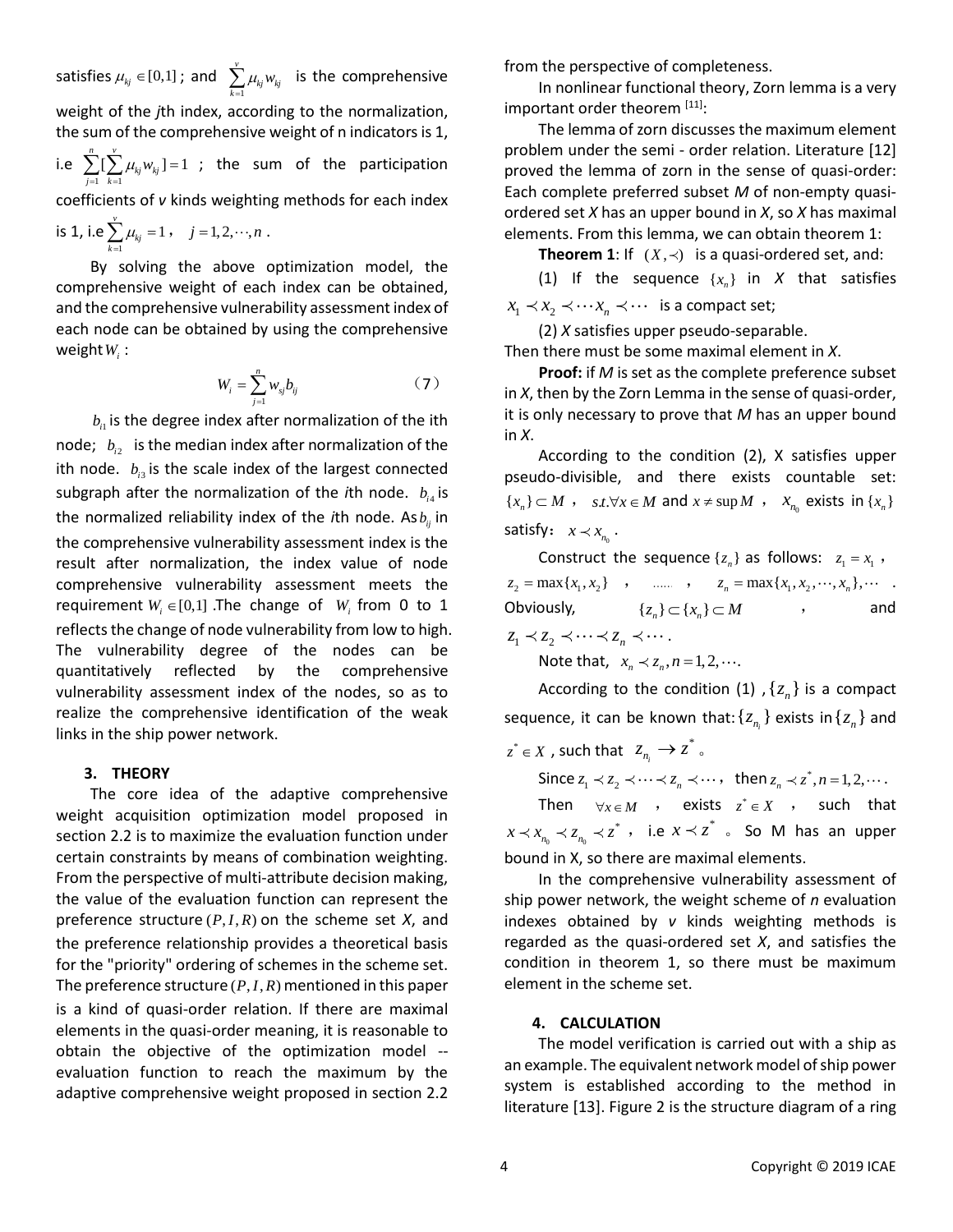type of ship power network, and figure 3 is the equivalent topology model corresponding to the power network.



Fig.2 Sketch map of a complex ring shaped



Fig.3 Equivalent model of the network

In order to verify the effectiveness of the adaptive comprehensive weight acquisition model proposed in section 2, entropy method  $[22]$  and cloud model  $[23]$  were selected as the weight scheme. Entropy weight *<sup>w</sup>ej* and cloud weight *<sup>w</sup>yj* of each node vulnerability index are calculated by entropy value method and cloud model method respectively, as shown in table 1.

| . <i>.</i><br>.   |        |                    |                                                   |             |
|-------------------|--------|--------------------|---------------------------------------------------|-------------|
| Indicators        | Degree | <b>Betweenness</b> | Maximum<br>connection<br>sub-<br>diagram<br>scale | Reliability |
| Entropy<br>weight | 0.2002 | 0.2842             | 0.3869                                            | 0.1287      |
| cloud<br>weight   | 0.1895 | 0.3158             | 0.3702                                            | 0.1245      |

Tab. 1 Entropy weights and cloud weights of the indices

Solve the optimization model (6) with MATLAB, and get:  $\mu_{11} = 0; \mu_{12} = 0.6614; \mu_{13} = 1; \mu_{14} = 1.$ 

The calculation results of the comprehensive weight are shown in table 2.

Tab. 2 Comprehensive weights of the indices

| Indicators<br>Degree | Maximum<br>Reliability<br>connection<br>Betweenness<br>sub- |
|----------------------|-------------------------------------------------------------|
|----------------------|-------------------------------------------------------------|

|                         |        |        | diagram<br>scale |        |
|-------------------------|--------|--------|------------------|--------|
| Comprehensive<br>weight | 0.1895 | 0.2949 | 0.3869           | 0.1287 |

 $S_{22}$   $\Box \Box \Box$   $\Box$   $\Box$   $\Box$   $\Box$   $\Box$  three schemes are obtained. The ordering of the schema The weighted sum method is adopted to sort the three schemes, and the evaluation function values of the set is shown in table 3.

|          | Tab.3 Weights scheme ranking      |                              |      |  |
|----------|-----------------------------------|------------------------------|------|--|
| $S_{21}$ | scheme                            | Evaluation<br>function value | sort |  |
|          | Entropy method                    | 0.2831                       | 3    |  |
|          | Cloud weight<br>method            | 0.2847                       |      |  |
|          | Comprehensive<br>weighting method | 0.2940                       |      |  |

 $S_{22}$   $\parallel$   $\qquad$  to the entropy method and cloud weight method. As can be seen from table 3, the evaluation function value of the comprehensive weight scheme obtained in this paper is the largest. From the perspective of multiattribute decision making, the value of the evaluation function represents the priority order of each scheme. Therefore, the comprehensive weight scheme is superior

 $J_4$   $D_3$ <sup>[S<sub>31</sub>  $D_4$ ]  $J_3$  **betweenness, degree and the maximum connection sub-**</sup> <sup>21</sup> *S* In order to verify the effectiveness of the adaptive  $\left| \begin{array}{c} F_{27} \end{array} \right|$   $F_{23}$   $F_{24}$   $F_{35}$   $F_{45}$  this paper, the comprehensive vulnerability index is comprehensive weight acquisition model proposed in compared with the comprehensive vulnerability index under the weight scheme of entropy method. Compared with traditional vulnerability indicators such as the diagram scale, the node vulnerability identification results are shown in table 4.

| Tab.4 Comparison of vulnerability identification of nodes |  |
|-----------------------------------------------------------|--|
|-----------------------------------------------------------|--|

| sor<br>t       | Integrated<br>vulnerabilit<br>y indicator | The node of<br>comprehensiv<br>e vulnerability<br>index under | degre<br>e<br>node | betweennes<br>S<br>node | maximum<br>connectio<br>n sub-<br>diagram |
|----------------|-------------------------------------------|---------------------------------------------------------------|--------------------|-------------------------|-------------------------------------------|
|                | nodes                                     | entropy<br>weight                                             |                    |                         | scale node                                |
| 1              | 53                                        | 53                                                            | 53                 | 7                       | 53                                        |
| $\overline{2}$ | 57                                        | 57                                                            | 57                 | 61                      | 57                                        |
| 3              | 61                                        | 61                                                            | 61                 | 5                       | 61                                        |
| 4              | 65                                        | 65                                                            | 65                 | 53                      | 65                                        |
| 5              | 55                                        | 14                                                            | 54                 | 6                       | 14                                        |
| 6              | 59                                        | 22                                                            | 58                 | 57                      | 22                                        |
| 7              | 63                                        | 30                                                            | 62                 | 8                       | 30                                        |
| 8              | 67                                        | 38                                                            | 66                 | 65                      | 38                                        |

It can be seen from table 4 that the comprehensive vulnerability index under the weight scheme of entropy method is consistent with the first eight nodes in the ranking result of nodes by the scale index of the maximum connected subgraph. The first four nodes of the ranking of the comprehensive vulnerability index and